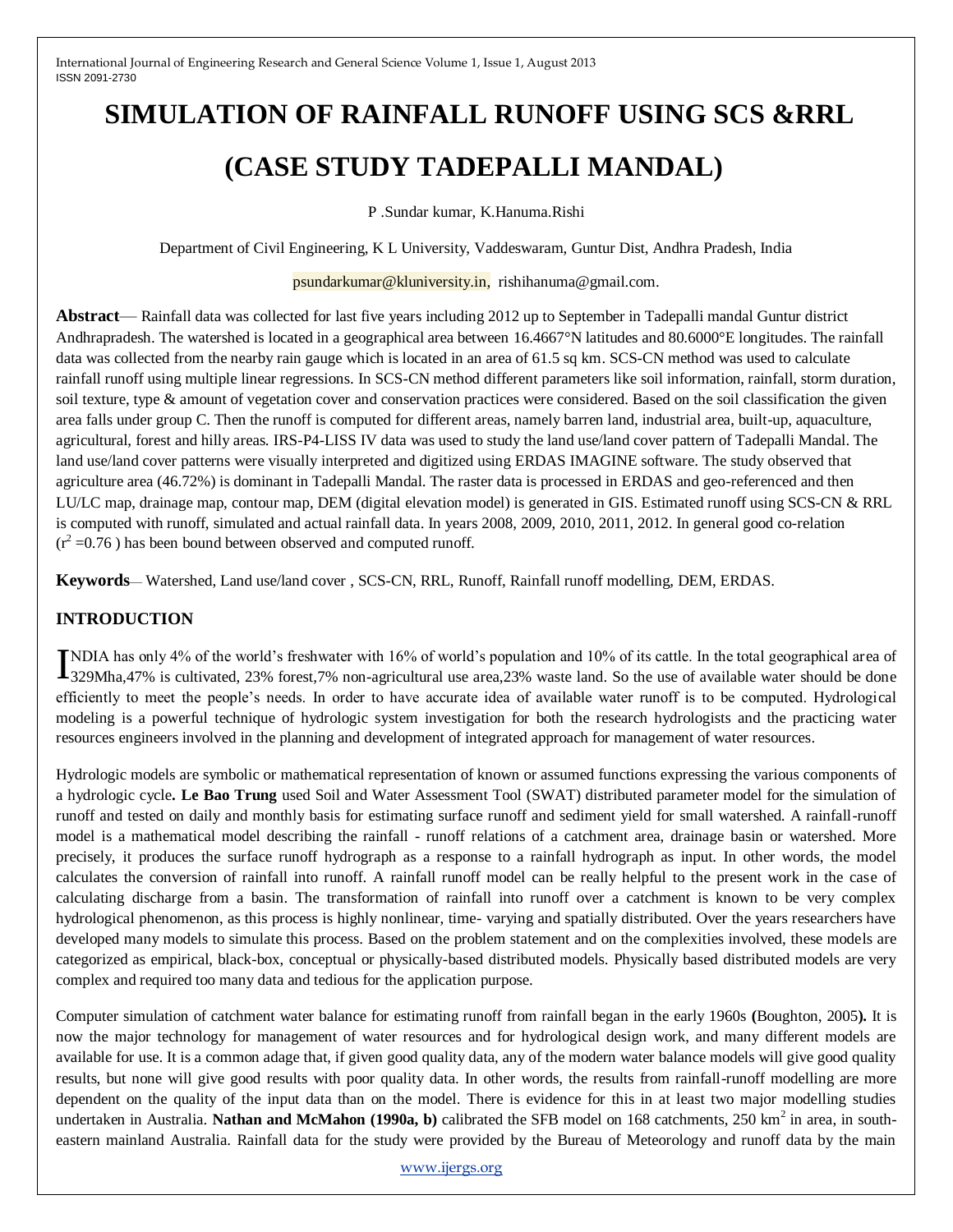stream flow measuring authorities in New South Wales and Victoria. The model was found to be satisfactory in these words: ''Overall, it is concluded that the SFB model is robust and simple to use, and given good input data, it is generally possible to achieve an acceptable calibration''. The data were commented on in these words: ''.calibration results with (a coefficient of determination) less than 0.6 or (overall difference between observed and simulated flow volumes) greater thanG10% are generally too poor to be considered acceptable and are of little practical benefit; approximately 37% of the calibrations undertaken fall into this category. These poor calibration results were generally associated with catchments in which the water balance problems infer that the rainfall and evaporation data were not representative of catchment conditions''.

The quality of more than one-third of data in this study was too poor to be useable. This is not a criticism of the authorities providing the data. It serves to demonstrate how difficult it is to get input data of sufficient quality to be able to model the water balance of catchment areas.

# **RESEARCH SIGNIFICANCE**

India has 2% of world's land, 4% of fresh water, 16% of population and 10% of cattle. From the total geographical area of 329Mha, the land use reported for different purposes has been 47% for cultivation, 23% for forests, 7% for non-agri use and 23% as unutilized. The percapita land availability 50 years back was 0.9 ha and it could be only 0.14ha in 2050.Inorder to meet the consequences, there is an urgent need for the optimal utilization of the rain water available. In this direction, rainfall –runoff model will help in knowing the amount of runoff so that the alternate cropping pattern can be suggested for the available water.

# **OBJECTIVES**

The scope and objectives of the present project are:

- $\triangleright$  To delineate Tadepalli mandal and extraction of land use/land cover using RS & GIS
- > To determine runoff potential in Tadepalli mandal using SCS method.
- Compute runoff model using SCS-CN.
- To develop and test the performance of SCS-CN models for simulation of runoff at Tadepalli mandal.



**Fig: 1 Location map**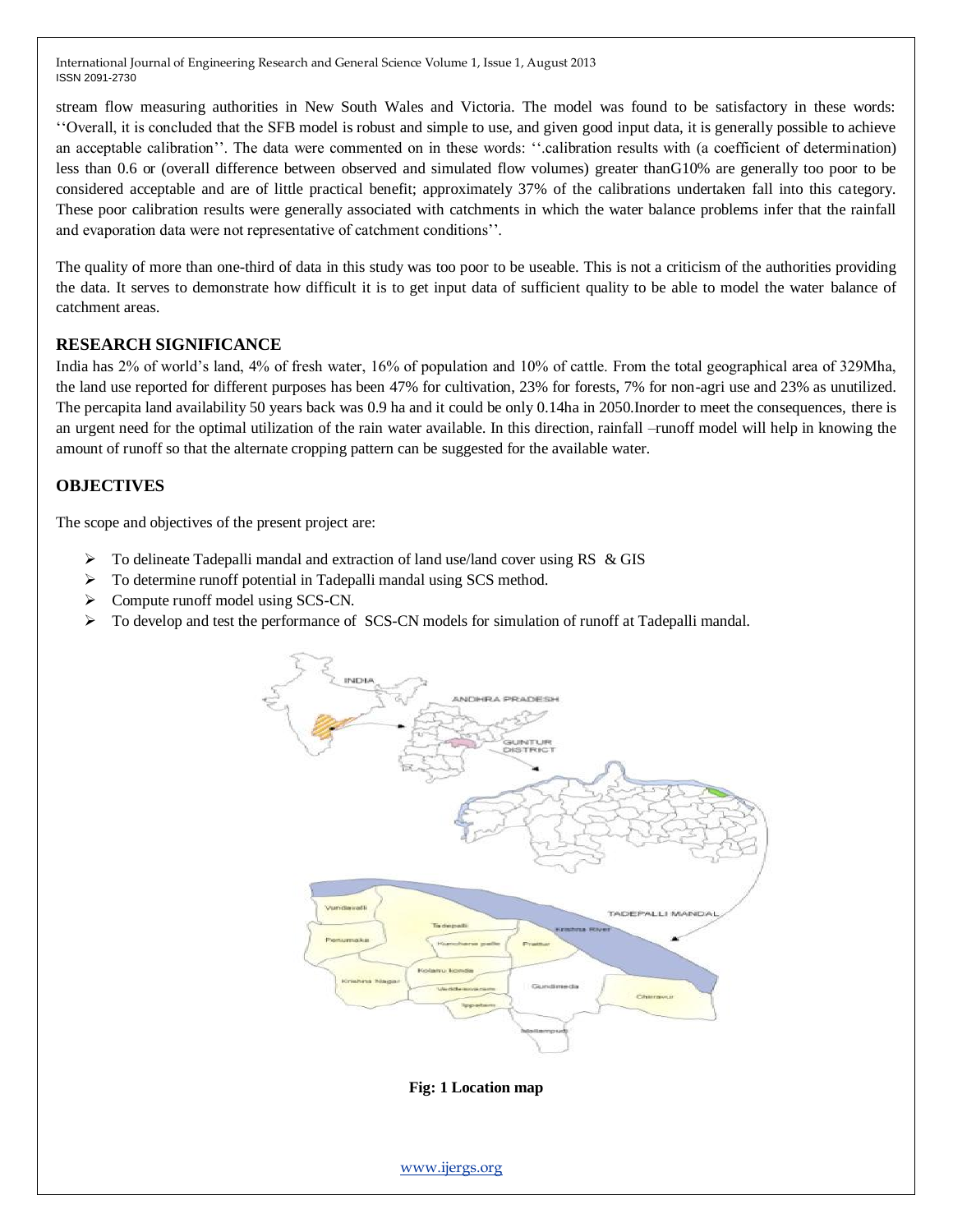#### **Study Area**

Tadepalli mandal is situated in the 16.4667°N latitudes and 80.6000°E longitudes.It is having a total geographical area of 11000 ha,out of which the total cultivated area is 3300 ha. It consists of 12 villages namely

- 1. Tadepalli
- 2. Undavalli
- 3. Penumaka
- 4. Krishnanagar
- 5. Vaddeswaram
- 6. Kolanukonda
- 7. Ippatnam
- 8. Mellampudi
- 9. Kunchanpalli
- 10. Pratur
- 11. Gudimenda
- 12. Chirravuru



Fig: 2 Imagery of the study area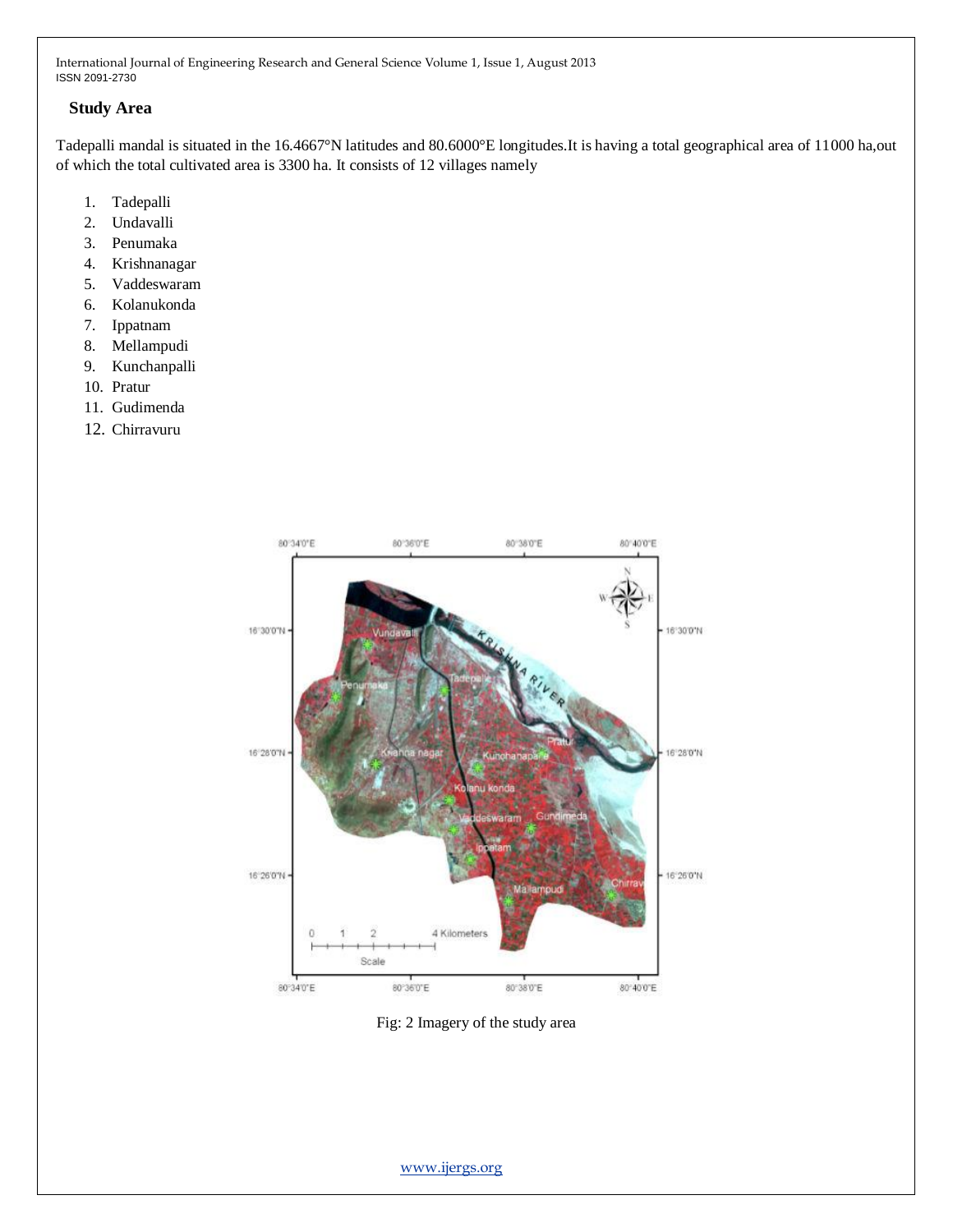## **SCS-CN METHOD OF ESTIMATING RUNOFF VOLUME**

SCS-CN method developed by Soil Conservation Services (SCS) of USA in 1969 is a simple, predictable and stable conceptual method for estimation of direct runoff depth based on storm rainfall depth. It relies on only one parameter, CN. Currently, it is a well established method, having been widely accepted for use in USA and many other countries. The details of the method are described in the section. The SCS-CN method is based on the water balance equation and two fundamental hypotheses. The first hypothesis equates the ratio of the amount of direct surface runoff Q to the total rainfall P (or maximum potential surface to the runoff) with the ratio of the amount of infiltration Fc amount of the potential maximum retention S. The second to the potential hypothesis relates the initial abstraction Ia maximum retention. Thus, the SCS-CN method consisted of the following equations

(a) Water balance equation:

Proportional equality P = Ia + Fc + Q …..............(1) Hypothesis Q/(P − Ia ) = Fc /S ............................(2) I - S hypothesis: Ia = λS ......................................(3)

Where,

P is the total rainfall, Ia the initial abstraction, Fc the cumulative infiltration excluding Ia, Q the direct runoff, S the potential maximum retention or infiltration and  $\lambda$  the regional parameter dependent on geologic and climatic factors (0.1< $\lambda$ <0.3).

Solving equation (2)

$$
Q = (P - Ia)2/(P - Ia + S) \dots (4)
$$
  
Q = (P - \lambda S)2/(P - (\lambda - 1)S) \dots (5)

The relation between Ia and S was developed by analyzing the rainfall and runoff data from experimental small watersheds and is expressed as Ia=0.2S. Combining the water balance equation and proportional equality hypothesis, the SCS-CN method is represented as

Q = (P − 0.2S)2 /(P + 0.8S) ….............................(6)

The potential maximum retention storage S of watershed is related to a CN, which is a function of land use, land treatments, soil type and antecedent moisture condition of watershed. The CN is dimensionless and its value varies from 0 to 100.The S-value in mm can be obtained from CN by using the relationship

S = (25400 /CN) − 254 ……………………….…(7)

## **Estimation of mean rainfall over the basin**

The daily rainfall data for raining months (May, June, July, August, and September) of the year were used to estimate daily runoff. The four years (2008, 2009, 2010, 2012) daily rainfall data of two rain gauge station was used to estimate runoff. The rain gauge represent only point sampling of the areal distribution of rainfall but rainfall over the catchment is never uniform. Therefore to identify which rain gauge stations contribute to mean annual rainfall over the entire Buckingham canal a Thesien polygon method was used. The Arc-GIS software was used to develop polygon and to calculate the area of polygons for more accuracy. The Thiessen weightage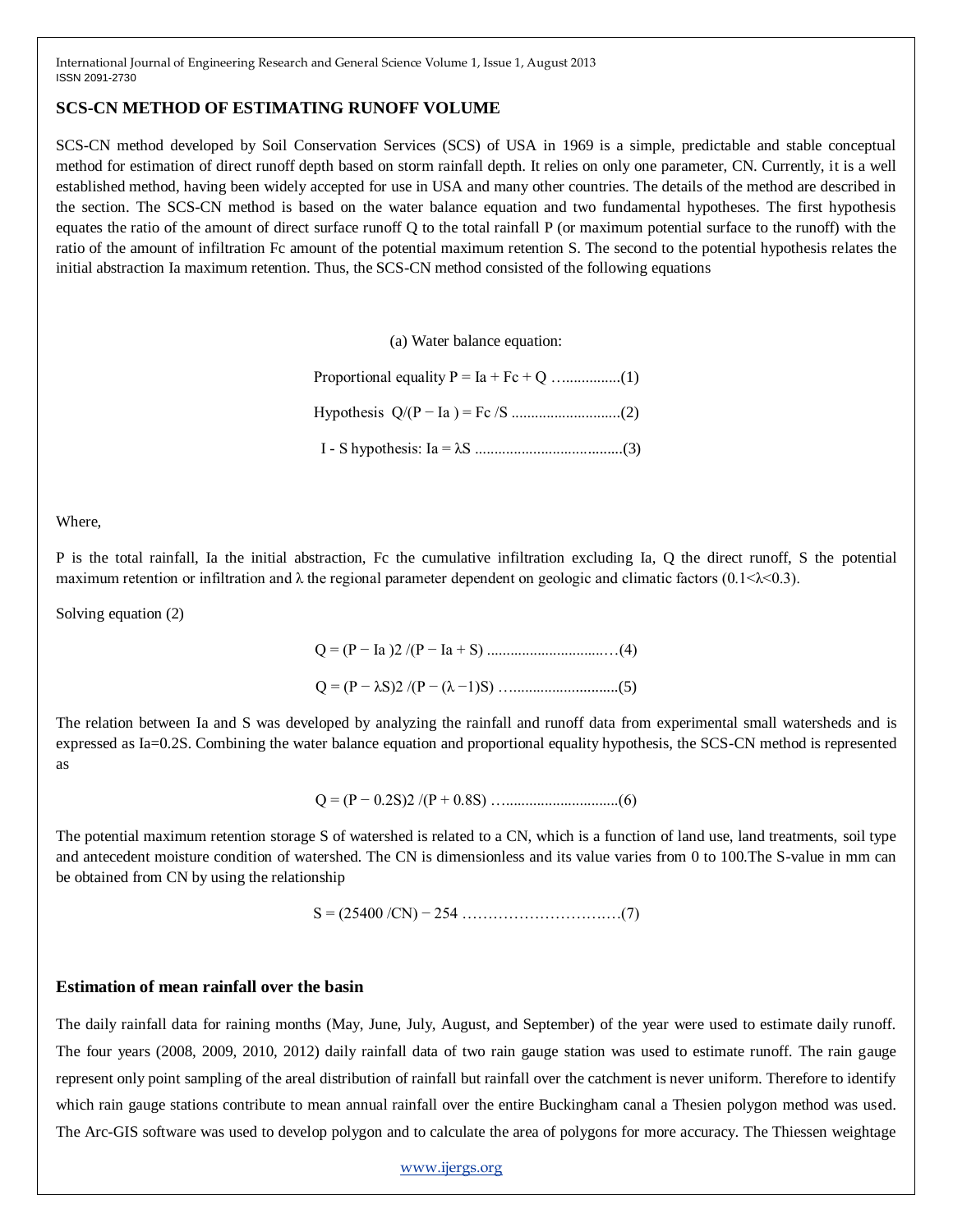for each raingauge station was calculated and used to calculate mean areal rainfall over the area. The statistic of Thesien polygon of buchingam cannel basin. It was observed that tadepalli raingauge station has most influence in the basin followed by tadepalli. The raingauge station tadepalli has least influence in the basin. Thesien polygon statistic of Buckingham canal

#### **Curve Number map**

Curve number is the governing factor, which predominantly affect the runoff amount which flows over the land after satisfying all loses. Although curve number itself having no physical meaning but also plays an important role in defining hydrological response. Curve number varies from 0 to 100. Zero curve number describes the hydrological response only with infiltration. All the rainfall water will infiltrate to become subsurface flow. Whereas 100 curve number describes the hydrological responses of no infiltration. All the rainfall water will flow as surface flow as soil is in saturation limit that happens in continuous rainfall events. As 100 curve number is given to water bodies. CN values lies between 0-100 contribute the flow in both forms. As soon as CN is increased, runoff from that watershed will also increase. As explained earlier CN is derived from Land use/Land cover classification and hydrological soil group the land use coverage and soil coverage were merged using *UNION* command of Arc-GIS software. Using ARC-GIS software total 78 polygons were developed. All these polygons having a particular land use and a hydrologic soil group and then curve numbers were assigned to these polygons. Thus a curve number coverage was generated in which different polygons had different curve number values. The pictorial presentation of CN for various land cover and Hydrological soil group is presented spatial distribution of Curve Number of Buckingham canal

#### **Estimation of Runoff**

The distributed CN technique was used to estimate runoff for Buckingham canal. An initial abstraction  $(I_a)$  of 0.2S was used, where S is the maximum potential retention discussed in section The CN value for each polygon was used to calculate maximum potential retention S for each polygon by using Equation 3.11. Then runoff of each polygon was estimated with the help of Equation The daily runoff of all raining months May, June, July, August, September were estimated for 4 year period (2008-,2009,2010,2011,2012) using daily rainfall data of these months. The daily runoff was converted into monthly runoff. The graphical representations of monthly runoff potential for years (2008, 2009, 2010, 2011, and 2012) were presented in respectively.The spatial distribution of runoff depth in wet year, dry year and normal year is presented in the respectively.

#### **Land Use/ Land Cover Classification**

Indian Remote Sensing satellite digital image with specifications described under section were classified using maximum likelihood classifier. The classified images of Buckingham canal are presented The graphical representations of LU/LC statistics of theBuckingham canal are also given whereas tabular form is displayed in which shows comparative analysis of land covers variation in basin.As seen fromit was found that the Buckingham canal comprises of eight different types of LU/LC. However, the major land use is agriculture (64.72%) followed by Plantation (19.44%). Other LU/LCs comprising of water bodies, barren land, reserve forest, hilly areas, aquaculture and settlement account for about 16% of the total area of the watershed. The basin has 5.51 % barren land, 4.55 % hilly areas,1.58% reserved forest, 0.82 % water tanks and aquaculture is also present in that area (0.26 %). Buckingham canal 3.12 % area is covered by settlement.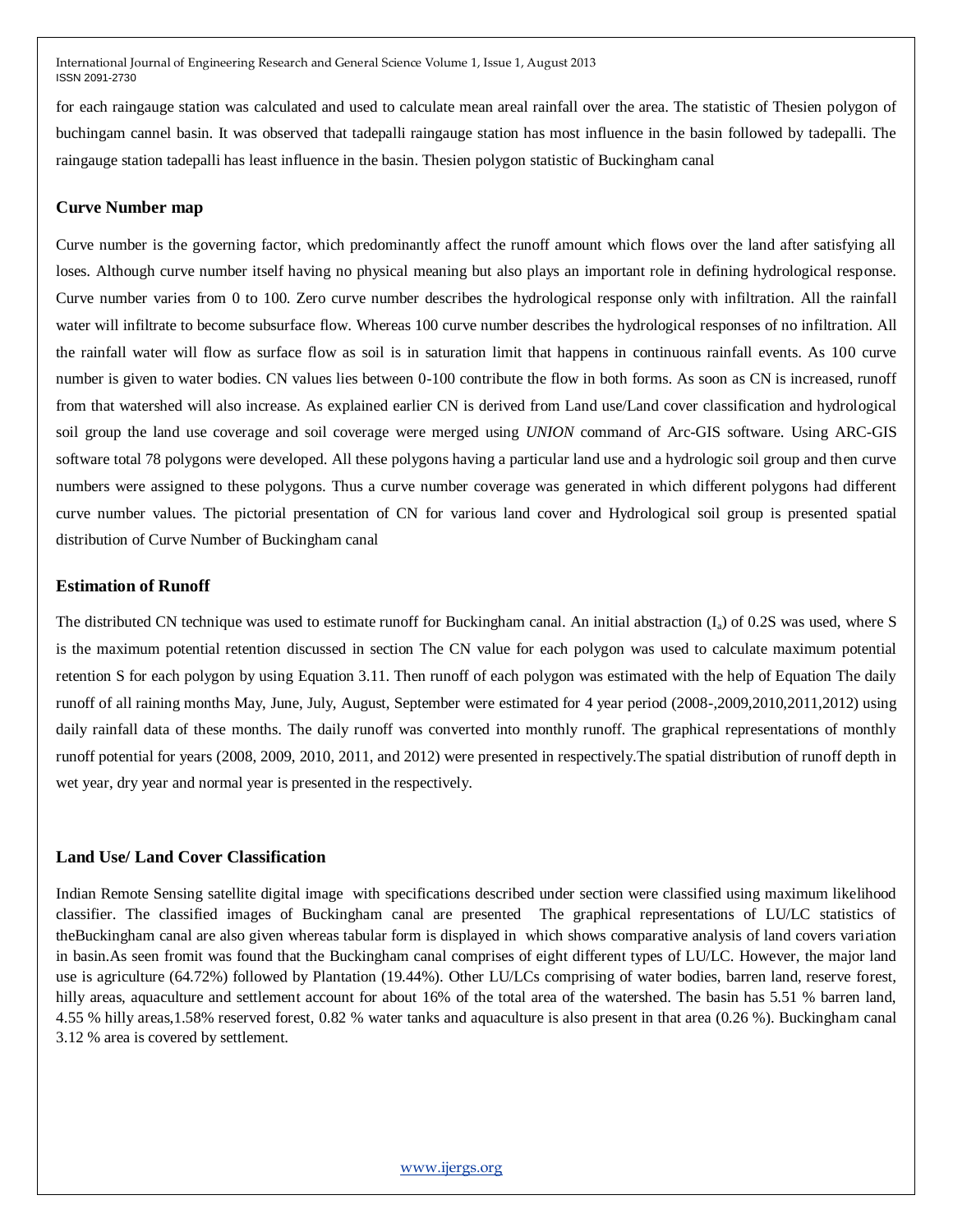

Fig: 3 Land use/Land cover

# **Data Input and Software Used**

To achieve the above objectives, daily precipitation and runoff data for period of ten years (1998,2009,2010,2011,2012), soil data, topographic maps and satellite imagery of the study area are collected. ERDAS IMAGINE 8.5 and ARC GIS 9.2 software packages were used for analyzing the data. MATLAB 2009a was used to run the code which was developed to find optimized AWBM model.

The Survey of India toposheets covering the study area were scanned, rectified and digitized for elevation contours, drainage network, and prominent land cover using ARC-GIS software. The river basin was divided into micro-units (micro basins) using Arc-Swat software. All geomorphologic parameters like canal parameters were extracted using Arc-GIS. The IRS satellite images for the year 2010 were classified using supervised classification (after several ground truth verifications) withmaximum likelihood classification algorithm in ERDAS IMAGINE software.

#### **Land Use/ Land Cover Classification**

Indian Remote Sensing satellite digital image with specifications described under section were classified using maximum likelihood classifier. The classified images of Buckingham canal are presented. The graphical representations of LU/LC statistics of the Buckingham canal are also given whereas tabular form is displayed in which shows comparative analysis of land covers variation in basin. As seen from it was found that the Buckingham canal comprises of eight different types of LU/LC. However, the major land use is agriculture (64.72%) followed by Plantation (19.44%). Other LU/LCs comprising of water bodies, barren land, reserve forest, hilly areas, aquaculture and settlement account for about 16% of the total area of the watershed. The basin has 5.51 % barren land, 4.55 % hilly areas, 1.58% reserved forest, 0.82 % water tanks and aquaculture is also present in that area (0.26 %). Buckingham canal 3.12 % area is covered by settlement.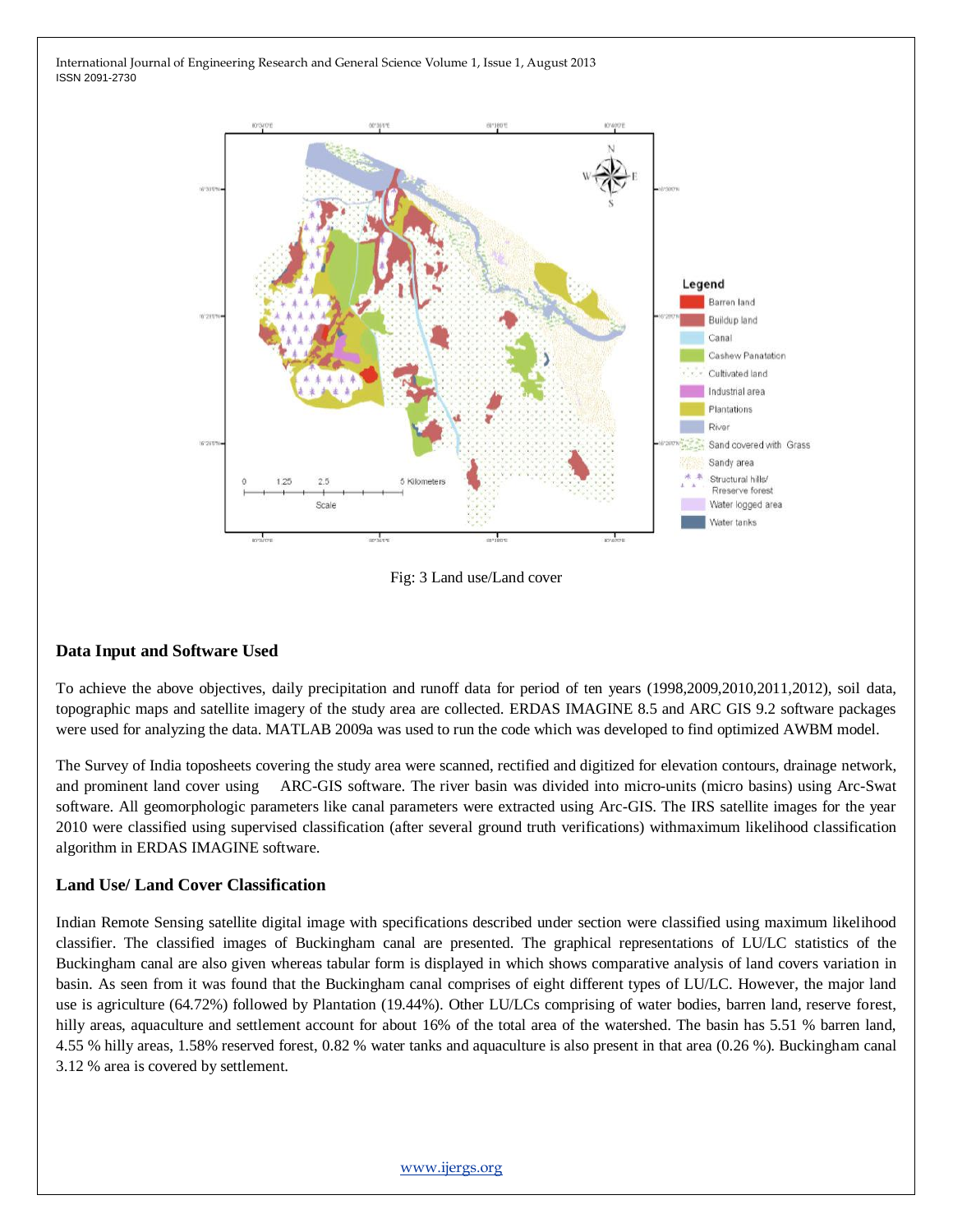| Land<br>use/Land<br>cover<br>classes | Area $(Km2)$ | Area<br>$(\% )$ |
|--------------------------------------|--------------|-----------------|
| Barren Land                          | 3.388        | 5.51            |
| Settlement                           | 1.91         | 3.12            |
| <b>Water Tanks</b>                   | 0.504        | 0.82            |
| Agriculture                          | 39.802       | 64.72           |
| <b>Hilly Area</b>                    | 2.79         | 4.55            |
| Plantation                           | 11.95        | 19.44           |
| Reserve<br>Forest                    | 0.9717       | 1.58            |
| Aquaculture                          | 0.159        | 0.26            |
| Total                                | 61.466       | 100             |

Table: 1 Land use/Land cover classification statistic of Buckingham canal



Fig: 4 Land use/ land cover statistics of tadepalli watershed and its sub watersheds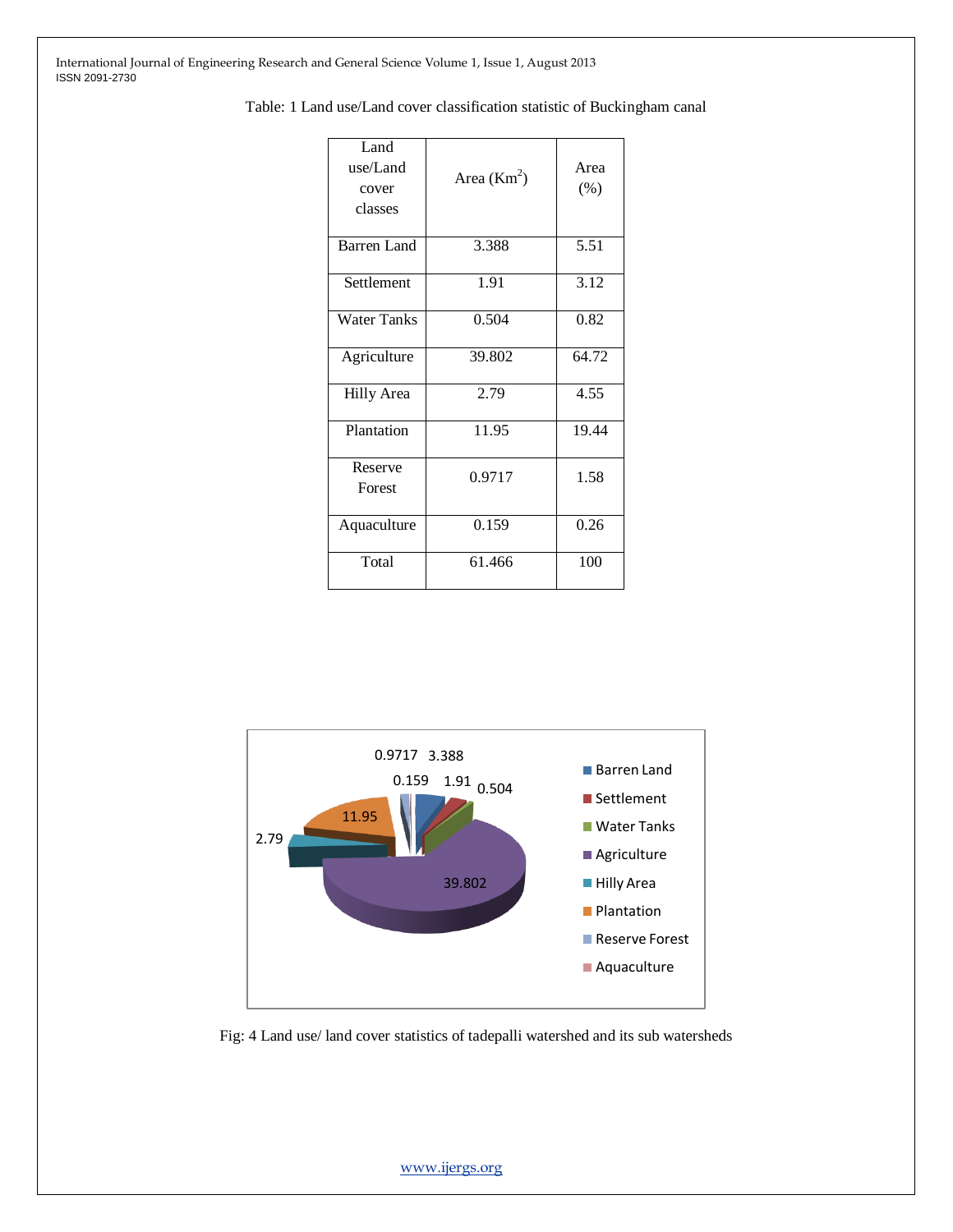#### **Spatial and Temporal Variation in Rainfall**

Daily rainfall data was collected from one rain gauge station of Buckingham canal for a period of 2008, 2009,2010,2011,2012. Graphically these data were represented as plots of magnitude vs chronological time in the form of a bar diagram It was observed from the Figure that rainfall varies with respect to space and time in the Buckingham canal. Based on this plots we can analysis of rainfalls of a time period in the area and can provide the information of average annual rainfall of that time period, information of wet years, dry years and normal years. The average annual rainfall calculated and present with bar diagram, as horizontal line

The years which were above than average annual rainfall are the wet years.25 % departure from the average annual rainfall was also calculated and presented with bar diagram, as horizontal line shown in. The years which were below than 25 % departure from the average annual rainfall are the dry years. The years which were in between average annual rainfall and 25 % departure from the average annual rainfall were classified as normal years. Based on the analysis of rainfalls2008, 2009,2010,2011,2012 in the study area, the year 2010 was characterized as the 'wet year' because the station has a rainfall above than average annual rainfall, the year 2008 as the 'dry year' because the rainfall at most of the station was below 25 % departure from the average annual rainfall and the year 2009.2011 as the 'normal year' because rainfall at five stations were more than average annual rainfall, only one station have rainfall less than average annual rainfall but more than 25 % departure from the average annual rainfall.

Graphically representation of mean monthly rainfall vs months provides the information about the rainy months of the year. Therefore, Mean monthly rainfall of each month was calculated for year 2008,2009,2010,2011,2012and bar diagram of mean monthly rainfall vs months was plotted as shown identify rainy months of the year. It was observed from the that only six months (May, June, July, August, September and October) are the raining months of the year and able to produce considerable amount of runoff in the area

# **Data Input and Software Used**

To achieve the above objectives, daily precipitation and runoff data for period of ten years (2008, 2009, 2010, 2011, and 2012), soil data, topographic maps and satellite imagery of the study area are collected. ERDAS IMAGINE 8.5 and ARC GIS 9.2 software packages were used for analyzing the data. MATLAB 2009a was used to run the code which was developed to find optimized AWBM model.

The Survey of India toposheets covering the study area were scanned, rectified and digitized for elevation contours, drainage network, and prominent land cover using ARC-GIS software. The river basin was divided into micro-units (micro basins) using Arc-Swat software. All geomorphologic parameters like canal parameters were extracted using Arc-GIS. The IRS satellite images for the year 2010 were classified using supervised classification (after several ground truth verifications) with maximum likelihood classification algorithm in ERDAS IMAGINE software.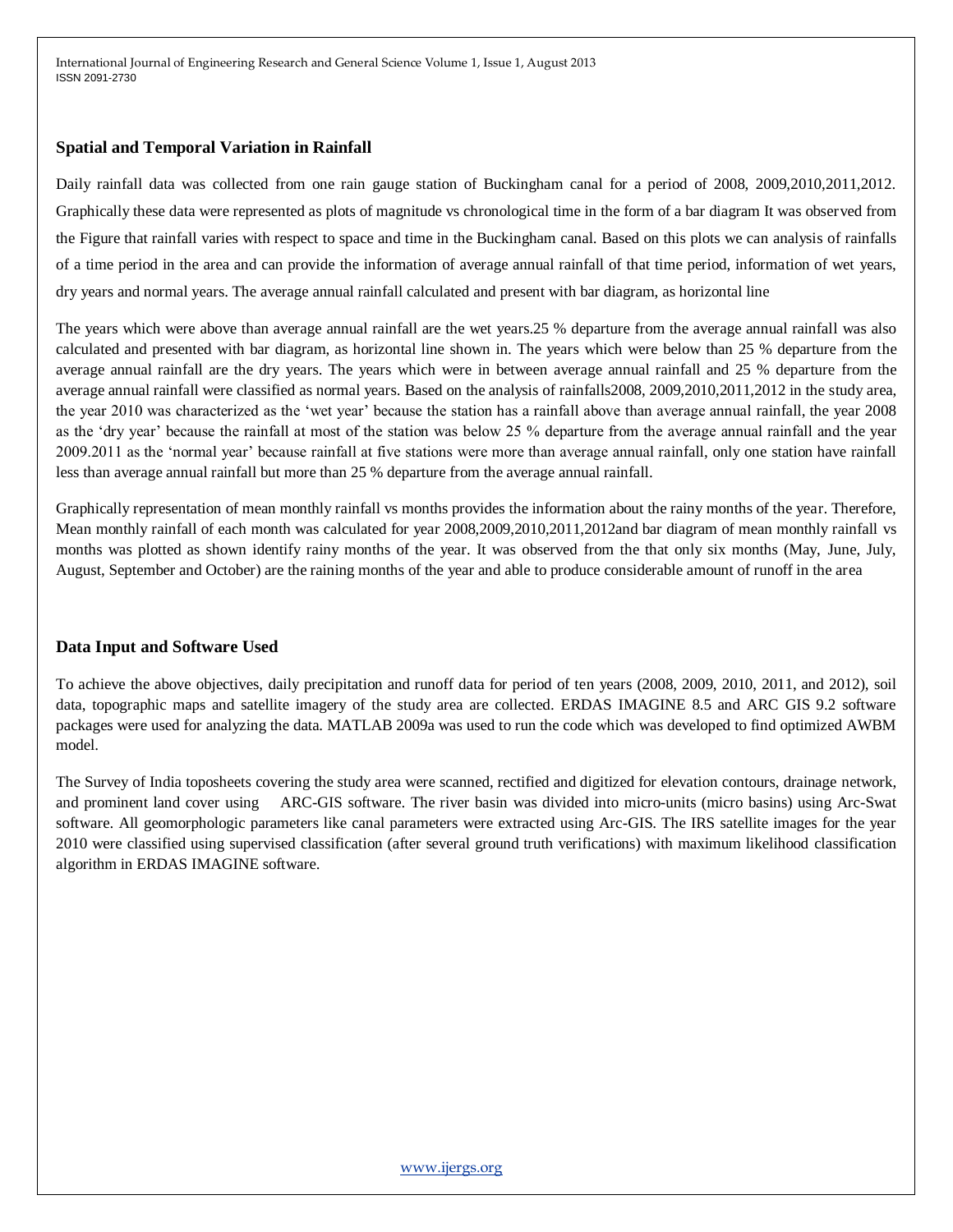| Table: 2 Average, Observed and RRL values for years 2008, 2009, 2010, 2011, 2012. |  |  |  |  |  |  |  |  |  |  |  |
|-----------------------------------------------------------------------------------|--|--|--|--|--|--|--|--|--|--|--|
|-----------------------------------------------------------------------------------|--|--|--|--|--|--|--|--|--|--|--|

| Month     | 2008     | 2009     | 2010     | 2011     | 2012     | Average | Observed | <b>RRL</b> |
|-----------|----------|----------|----------|----------|----------|---------|----------|------------|
| January   | 4.2      | $\Omega$ | 0        | $\Omega$ | $\theta$ | 4.2     | $\Omega$ | 0          |
| February  | $\Omega$ | $\Omega$ | $\theta$ | 36.4     | $\Omega$ | 36.4    | 59       | 0          |
| March     | 0        | $\Omega$ | $\theta$ | $\Omega$ | 3.6      | 3.6     | 15       | 25         |
| April     | 7.4      | $\Omega$ | 13       | 35.4     | 5.8      | 61.6    | 60       | 0          |
| May       | $\Omega$ | 104.8    | 292.2    | 10.8     | 15.4     | 423.2   | 189      | 257.89     |
| June      | 90.6     | 5.6      | 97.6     | 96.6     | 112.2    | 402.6   | 19       | 122        |
| July      | 221.84   | 122.8    | 423.8    | 327.2    | 240.6    | 1336.24 | 210      | 191.568    |
| August    | 170.8    | 235.2    | 468.2    | 290.6    | 150      | 1314.8  | 370      | 366.912    |
| September | 159.8    | 215.4    | 300.2    | 18.2     | 300      | 993.6   | 370      | 336.024    |
| October   | 179      | 64       | 193.8    | 56.4     | 79       | 572.2   | 79       | 99.84      |
| November  | 33.8     | 145.8    | 84.8     | $\Omega$ | 100      | 364.4   | 400      | 227.448    |
| December  | 0        | $\Omega$ | 103      | 2.4      | $\Omega$ | 105.4   | 97       | $\theta$   |



Fig: 6 Observed (OBS) Runoff, RRL Runoff, and SCS/Calculated Runoff

. Results and Discussion:

- 1. The average monthly rainfall calculated was more for months may, June, July, August, September.
- 2. The Observed rainfall was more in months July, august, September and November.
- 3. The year 2010 is the wet year compared to all five years.
- 4. 2009, 2011 had the least rainfall compared to all the years.
- 5. The RRL values were more in the months May, July, August, September and November.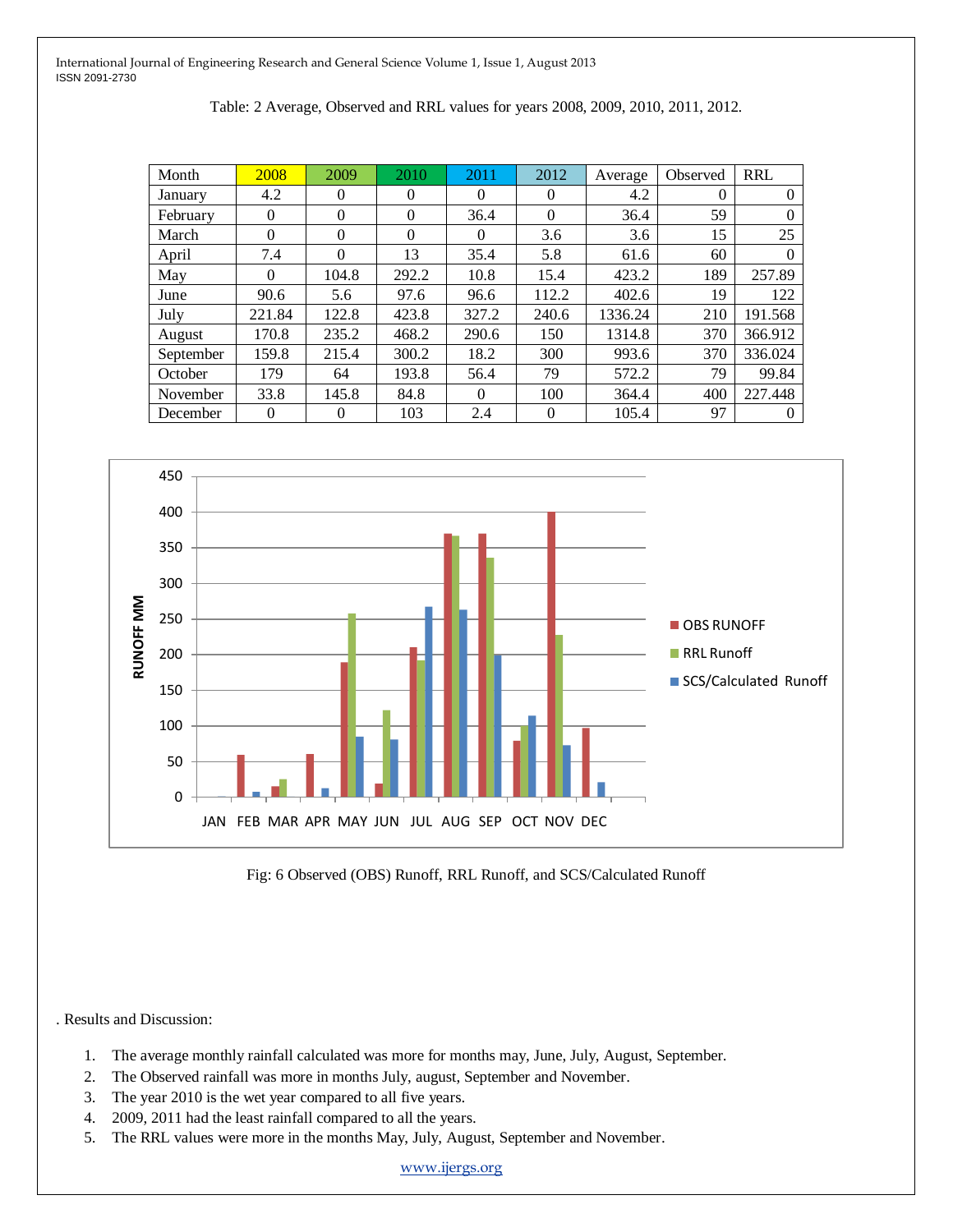# **Conclusion:**

- 1. Based on the annual rainfall analysis at one rain gauge station of the study area for period 2008,2009,2010,2011,2012 , the year 2010 can be characterized as the 'wet year', the year 2009,2012 as the 'dry years' and the year 2012 as the 'normal year'.
- 2. Based on the mean monthly rainfall analysis at one rain gauge station of the study area for period
- 3. 2008,2009,2010,2011,2012 , the months May, June, July, August, September and October are characterized as raining months of the year.

## **Future scope**

The estimation of runoff can be calculated by using RRL and SCS- CN methods for different areas and by further detailed process by using different methods.

## **References:**

- [1] Ashish Pandey, Dabral.P.P ,Chowdary.V.M., Estimation of runoff for agricultural watershed using SCS curve number and geographic information system; from Thirteenth International Water Technology Conference, IWTC 13 2009, Hurghada, Egypt. 162 / journal of irrigation and drainage engineering © ASCE / March/April 2007.
- [2] P. Sundara Kumar, M. J. Ratna Kanth Babu,. T. V. Praveen Venkata Kumar. Vagolu; Analysis of the Runoff for Watershed Using SCS-CN Method and Geographic Information Systems, International Journal of Engineering Science and Technology Vol.2(8), 2010, 3947-3654
- [3] .T.Reshma, P.Sundara Kumar, M.J.Ratna Kanth Babu, Simulation of runoff in watersheds using scs-cn and muskingum-cunge methods using remote sensing and geographical information systems, International Journal of Advanced Science and Technology Vol. 25. December 2010
- [4] Park.S.I and Taeil Jang, Application of SCS Curve Number Method for Irrigated Paddy Field ; KSCE Journal of Civil Engineering Water Engineering Vol. 11, No. 1 / January 2007. – 51.
- [5] D.Ramakrishnan, A.Bandyopadhyay and K.N.Kusuma, SCS-CN and GIS-based approach for identifying potential water harvesting sites in the Kali Watershed, Mahi River Basin, India. J. Earth Syst. Sci.pg 118, No. 4, August 2009, pp. 355–368© Printed in India.
- [6] Mahboubeh Ebrahimian, Ismail Abdul Malek, Application of Natural Resources ConservationService Curve Number Method for Runoff Estimation with GIS in the Kardeh Watershed, Iran, European Journal of Scientific Research ISSN 1450- 216X Vol.34 No.4 (2009), pp.575-590
- [7] MohanP.Pradhan, M.K.Ghose, VivekS.Agarwal, ShakshiAgarwal, Estimation of rainfall-runoff using RS and GIS ,Journal of computer science and technology vol 3 Issue 2 ,October 2010.
- [8] Anita K. Prakash; I. V. Muralikrishna; P. K. Mishra; and R. V. R. K. Chalam, Deciding Alternative Land Use Options in a Watershed Using GIS, journal of irrigation and drainage engineering © ASCE /march/april 2007.